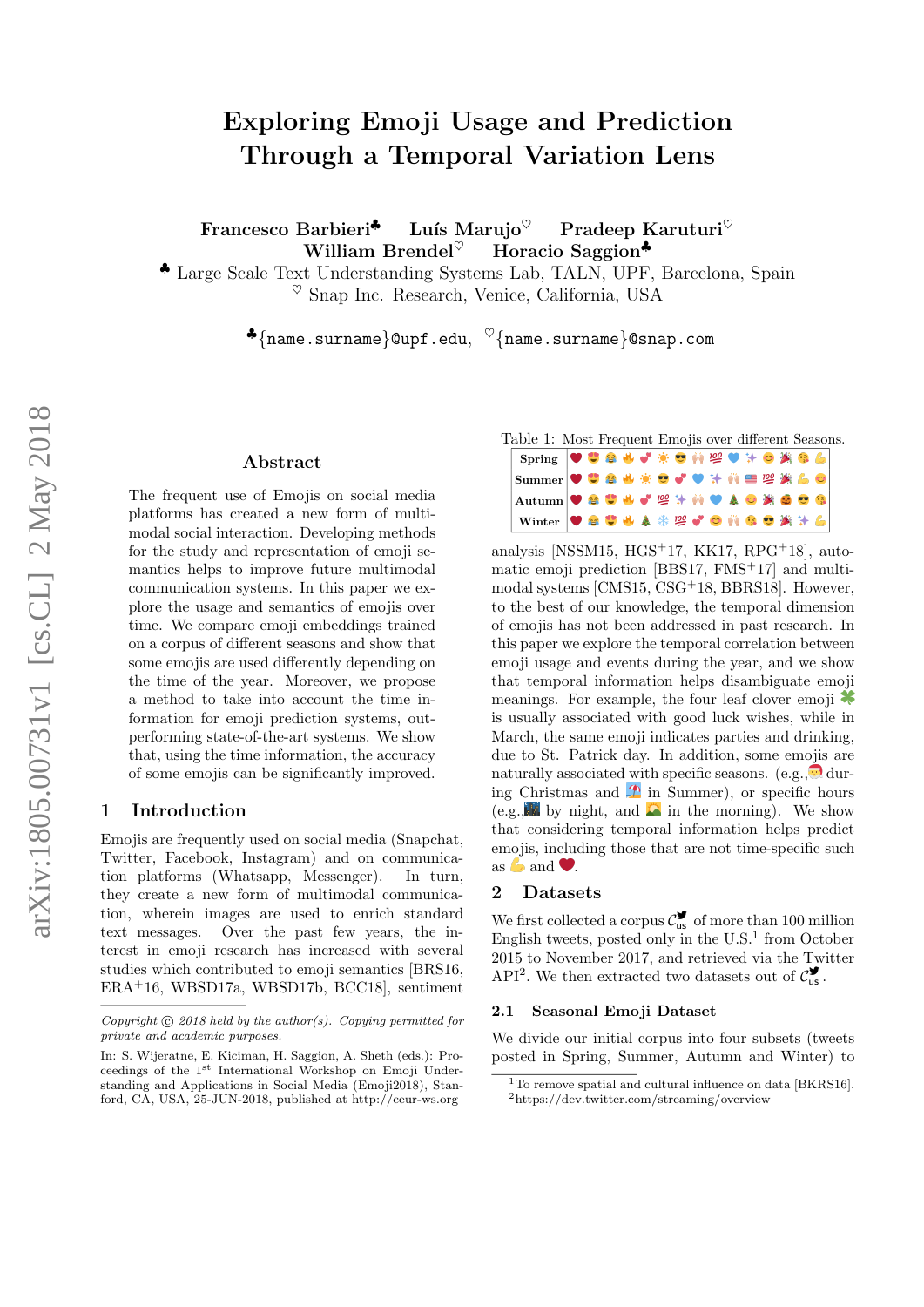Table 2: Nearest-Neighbour (NN) results. Season/pair combinations, and all indicates the number of emojis that are common in all the season NN.

| Emoji                                | Jpf | هزم | 委  |                |                |                |                |                | 31 |                |   |   | جيم |   |    |
|--------------------------------------|-----|-----|----|----------------|----------------|----------------|----------------|----------------|----|----------------|---|---|-----|---|----|
| $Spr-Sum$                            | 9   | 9   | 9  | 9              | 9              | 9              | 10             | 10             | 9  | 10             | 8 | 8 | 8   | 8 | 8  |
| $Spr-Aut$                            | 10  | 10  | 10 | 9              | 9              | 9              | 10             | 9              | 9  | 10             | 8 | 8 | 8   | 8 | 10 |
| $Spr-Win$                            | 9   | 9   | 9  | 10             | 9              | 9              | 9              | 9              | 9  | 9              | 8 | 9 | 8   | 9 | 10 |
| $\mathbf{Sum}\text{-}\mathbf{Aut}$   | 9   | 9   | 9  | 10             | 9              | 10             | 10             | 9              | 9  | 10             | 9 | 8 | 8   | 9 | 8  |
| $Sum-Win$                            | 10  | 9   | 10 | 9              | 9              | 10             | 9              | 9              | 9  | 9              | 8 | 8 | 8   | 8 | 8  |
| $Aut-Win$                            | 9   | 9   | 9  | 9              | 9              | 10             | 9              | 9              | 9  | 9              | 8 | 9 | 9   | 9 | 10 |
| All                                  | 9   | 9   | 9  | 9              | 9              | 9              | 9              | 9              | 9  | 9              | 8 | 8 | 8   | 8 | 8  |
|                                      |     |     |    |                |                |                |                |                |    |                |   |   |     |   |    |
| Emoji                                | D   |     |    |                |                |                |                |                |    |                |   |   |     |   |    |
| $Spr-Sum$                            | 5   | 5   | 3  | 6              | $\overline{2}$ | 6              | 6              | $\overline{2}$ |    | $\overline{2}$ | 6 | 8 | 3   | 2 | 3  |
| $Spr-Aut$                            | 3   | 4   | 4  | 5              | 3              | 6              | $\overline{4}$ | 5              | 4  | 3              | 5 | 3 | 3   |   |    |
| $Spr-Win$                            | 4   | 3   | 3  | $\overline{4}$ | $\overline{4}$ | $\overline{4}$ | 3              | 3              | 5  | 1              | 5 | 1 | 1   | 2 | 2  |
| $\mathbf{Sum}\text{-}\mathbf{Aut}$   | 3   | 5   | 5  | 4              | 3              | 5              | 6              | 1              | 3  | $\overline{2}$ | 6 | 3 |     | 5 | 2  |
| $\mathrm{Sum}\mathrm{-}\mathrm{Win}$ | 4   | 4   | 8  | $\mathfrak{D}$ | 4              | 4              | 4              | $\mathfrak{D}$ | 5  | 5              | 5 | 1 | 2   | 2 |    |
| $Aut-Win$                            | 5   | 3   | 5  | 5              | 3              | 3              | $\mathfrak{D}$ | $\overline{4}$ | 4  | $\mathfrak{D}$ | 3 | 7 |     | 3 | 0  |
| All                                  | 2   | 2   | 2  | 1              | 1              | 1              | 1              | 1              | 1  | 1              | 1 | 0 |     |   |    |

study the variation of emojis usage across different seasons (Section 3). Table 1 shows the 15 most frequent emojis of each season. We can see that while emojis including  $\Theta$ ,  $\blacktriangleright$  and  $\blacktriangleright$  are always the most common, other emojis are select season-specific:  $\bullet$  in Autumn,  $\frac{1}{2}$  and  $\stackrel{\bullet}{\bullet}$  in Winter, and  $\stackrel{\bullet}{\bullet}$  in Spring and Summer.

### 2.2 Large Scale Emoji Prediction Dataset

We retain from  $C_{us}^{\blacktriangledown}$  tweets containing only one emoji, and only if that emoji belongs to the set of top 300 most frequently occurring emojis. The final dataset for emoji prediction is composed of 900,000 tweets, with 3,000 tweets per class. In previous work, we experimentally observed that using more than 3,000 tweets per class does not significantly improve the prediction accuracy.

# 3 Does the Emoji Semantic and Usage Change Over Seasons?

Emoji semantics are difficult to analyze due to the subjective nature of emojis meanings, especially when it comes to describing emotions. Nevertheless, we study emoji semantic by association, i.e. we describe an emoji with either a set of semantically close emojis, or by emoji pair co-occurrence in the same tweet. To this extent, we train skip-gram word embeddings models  $[{\rm MSC^+13}]$  on the four different subsets (Spring, Summer, Autumn and Winter) of our seasonal dataset. Each model embeds emojis within a high dimensional space (300 dimensions, 6 tokens window) where distance metrics translate to semantic closeness and cooccurrence. Following [BKRS16] we first evaluate emoji semantics by describing each emoji with its k-Nearest-Neighbours (k-NN) for each season. Secondly, for each model, we produce a correlation matrix that encodes the semantic correlation of pairs of emojis ap-

Table 3: The 10 NN emojis of the pine emoji  $\clubsuit$  computed with respect to the semantic space of the four seasons. Emojis on the left are the closest ones.

| Spring $\left \bullet\right\rangle$ with $\left \circ\right\rangle$ if $\left \circ\right\rangle$ if $\left \bullet\right\rangle$ if $\left \bullet\right\rangle$ if $\left \bullet\right\rangle$ if $\left \bullet\right\rangle$ if $\left \bullet\right\rangle$ if $\left \bullet\right\rangle$ if $\left \bullet\right\rangle$ if $\left \bullet\right\rangle$ if $\left \bullet\right\rangle$ if $\left \bullet\right\rangle$ if $\left \bullet\right\rangle$ if $\left \bullet\right\rangle$ if $\$ |  |  |  |  |  |
|----------------------------------------------------------------------------------------------------------------------------------------------------------------------------------------------------------------------------------------------------------------------------------------------------------------------------------------------------------------------------------------------------------------------------------------------------------------------------------------------------------|--|--|--|--|--|
| Summer $\bullet \mathscr{F} \times \mathscr{E} \times \mathbb{E} \times \mathscr{F} \rightarrow \mathscr{F}$                                                                                                                                                                                                                                                                                                                                                                                             |  |  |  |  |  |
| Autumn $\begin{array}{ c c c c c }\n\hline\n\text{A} & \text{A} & \text{B} & \text{B} & \text{C} & \text{D} & \text{A} & \text{A} & \text{A} & \text{B} & \text{A} & \text{A} & \text{B} & \text{A} & \text{B} & \text{A} & \text{B} & \text{A} & \text{B} & \text{A} & \text{A} & \text{B} & \text{A} & \text{B} & \text{A} & \text{B} & \text{A} & \text{B} & \text{A} & \text{B} & \text{A} & \text{B}$                                                                                               |  |  |  |  |  |
| Winter   4 ÷ ■ 1 * ♥ ♥ ■ 1 ●                                                                                                                                                                                                                                                                                                                                                                                                                                                                             |  |  |  |  |  |

pearing in the same tweet. We then compare the four matrices to see if their correlation statistics is preserved across different seasons.

### 3.1 Analysis From Emoji k-NN Description

For each season, emojis are associated to their k-NN, with  $k=10$ . We then look at the overlap of these NN for each emoji among different models. This way, we can investigate if a specific emoji shares the same set of NN across distinct seasons and thus if that emoji preserves its meaning across seasons. We also measure the number of NN that overlap in all the seasons to find emojis with smaller meaning variation during the year. Results are shown in Table 2. In the top half of the table, we notice that emojis related to music, animal, sweets, and emotions are not influenced by seasonality, i.e. they have the same set of Nearest-Neighbours in the four season-specific vector models (10-NN overlap  $\geq 8$ ).

The emojis for which their NN set varies the most across seasons are the ones listed in the bottom half of Table 2. Many are some sport-related emojis including  $\mathbf{\#}$  and  $\mathbf{\mathcal{L}}$  probably due to seasons of the year that are include more sports events that other periods. Also the emoji  $\bullet$ , used in a school/university graudation context, seems to change meaning across seasons. The Nearest-Neighbours of these emojis are party and heart-related emojis in Spring, while schoolrelated emojis in Autumn.

Another season-dependant example is the pine emoji  $\triangle$  (Table 3). The pine tree is associated with vegetation, camping and sunrise-related emoji in Spring and Summer, while in Autumn and Winter it co-occurs with Christmas-related emoji. The gift emoji  $\mathbf{\hat{T}}$  present a similar behaviour: in Spring and Summer the three nearest neighbors are  $\langle , \rangle$  and  $\langle , \rangle$ , while in Winter the three closest emojis are  $\bullet$ ,  $\spadesuit$ ,  $\spadesuit$ .

#### 3.2 Analysis From Emoji Correlation

We evaluate how the semantics of pairs of emojis is preserved across different seasons. To this extent, we compute for each season a  $300\times300$  correlation matrix, where the correlation of emoji  $i$  and  $j$  is encoded as the cosine similarity between their 300-D feature vectors extracted from the season model. We then compare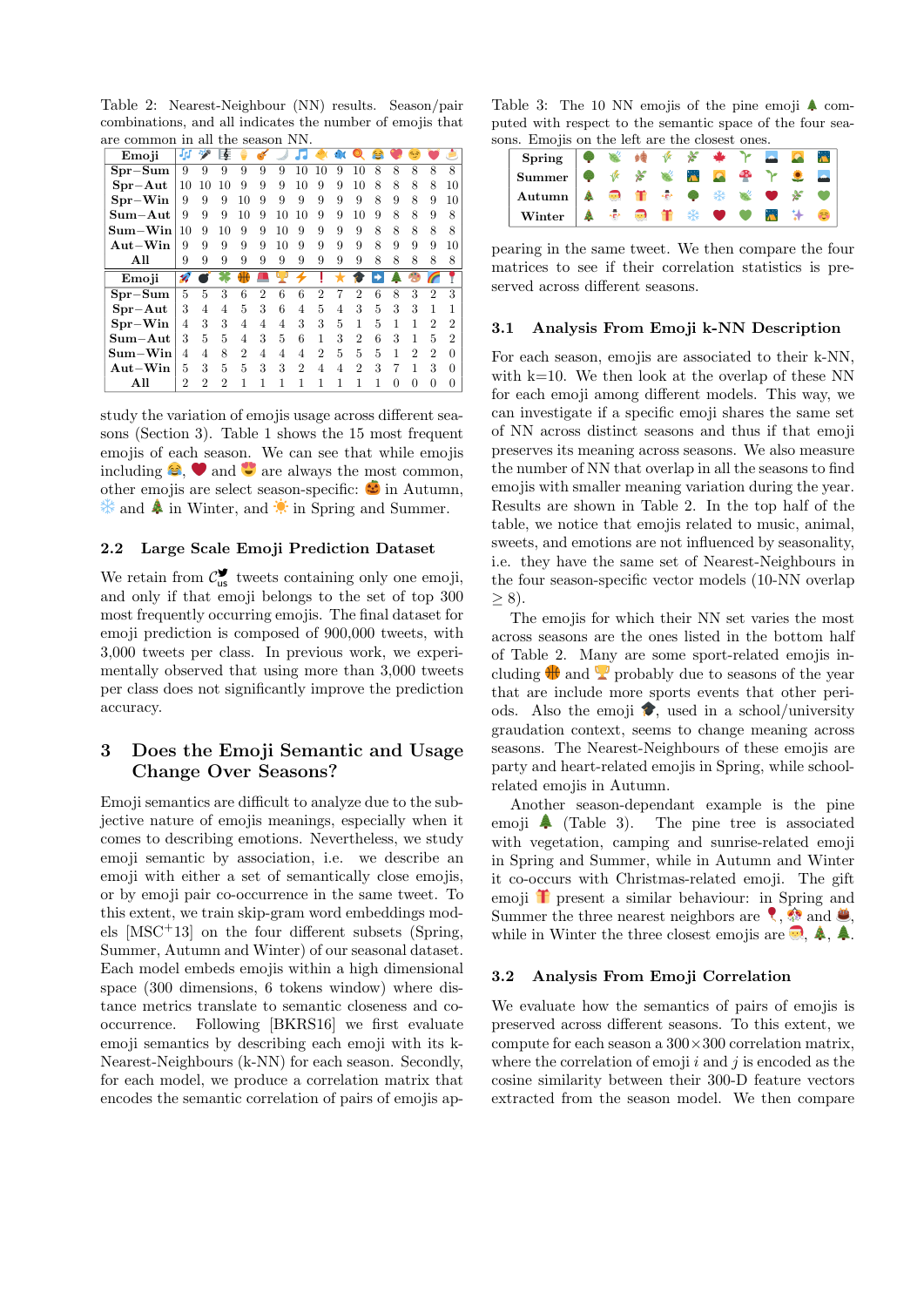pairs of seasons by evaluating the Pearson's correlation between their respective matrices. The most correlated matrices are Spring and Summer (0.871) while the lowest correlation is between Spring and Winter (0.837). However, all the matrices are highly correlated, suggesting that only a small subset of emojis have their semantic varying across seasons.

Table 4 shows for each pair of seasons the pairs of emojis with the highest difference in similarity across those seasons. The differences between Spring and Summer (first column) does not look as significant as the differences between other seasons. We can spot few interesting cases. For example the pair  $\mathbb{Z}$  is more correlated during Autumn and Winter than during Spring and Summer. This is due to a famous case of doping in sport occurred during that Autumn/Winter of 2016. The pair  $\bullet$  **c** characterizes track related competitions happening during Spring and Summer. Another interesting case is the gift emoji  $\mathbf{\hat{T}}$  that in Autumn and Winter relates to a Christmas gift, as it is highly correlated to  $\ast$  and  $\ast$ , while in Spring and Summer it is mostly used as a birthday gift as it is associated to emojis like  $\triangle$  and  $\triangle$ . The case of the pair  $\bullet$  can relate to either mass-shooting events or could simply suggests that in Autumn students have a hard time with the beginning of the new school year. One of the emojis that seems to be used differently in Autumn and Winter is the Skull  $\ddot{\bullet}$ , likely due to the usage of this emoji during Halloween time.

# 4 How Does Temporal Information Help Emoji Prediction?

In this section we evaluate how temporal information can improve the accuracy of emoji prediction models. We use the same experimental settings as [BBS17], except we predict 300 emojis classes in instead of 20. We use temporal information as an input to the classifier in addition to the tweet. The date is encoded as a vector of three dimensions, where the first dimension is the month (1-12), the second dimension is the day of the week (1-7), and the last dimension is the local hour (1-24) when the tweet was posted. In the following we describe our classifier architecture with two variants to fuse temporal information with text.

### 4.1 Emoji Prediction Model

We start from the state-of-the-art emoji prediction classifier [BBS17], and built two different methods – early and late temproral signal fusion– to incorporate the date information. The two entry points for fusing temporal information are evaluated in Section 4.2.



Figure 1: Model architecture where date information is incorporated at an either early or late stage.

### 4.1.1 Main Architecture

Inspired by [BBS17], the main architecture begins to extract two different embeddings. The Char B-LSTM takes a sequence of characters and outputs a word embedded vector as in [LLM<sup>+</sup>15]. The Char B-LSTM output is then concatenated with the word representation as in [BBS17] and passed to the Word LSTM and Word Attention units. We use the attention mechanism introduced in  $[YYD+16]$ , which can be considered as a weighted average of the output of the Word LSTM, where the weights are learned during training. Finally the fully connected layers and the softmax play the role of the final classifier.

### 4.1.2 Date Module

As previously said the date information is encoded as a vector of three dimensions (month, week day, and hour). For each of these dimensions we create a look up table of vectors of size 10, and vocabulary of 12, 7, and 24 respectively. In this way, we can learn vectors of each month, day of the week and hour, using them for the final classification. These vectors are concatenated all together and incorporated in two different ways in the base system: at an early stage or at late stage. The early stage consists in concatenating this date embeddings to the word representation (char+word embeddings) and pass them to the Word LSTM. The *late* incorporation consists in concatenating the date embeddings with the output vector of the word attention and make the final predictions. We only use one of the methods to include date without combining them.

### 4.2 Emoji Prediction Experiments

We evaluate the automatic prediction of the 300 emojis with three different systems using the method: without date information, using the early method to incorporate date information and using the late date method.

In Table 5 we report results for the three models using Precision, Recall, Macro F1, Accuracy at 1,3,5,10, and Coverage error. Coverage error (CE) is defined as the average number of labels that have to be in-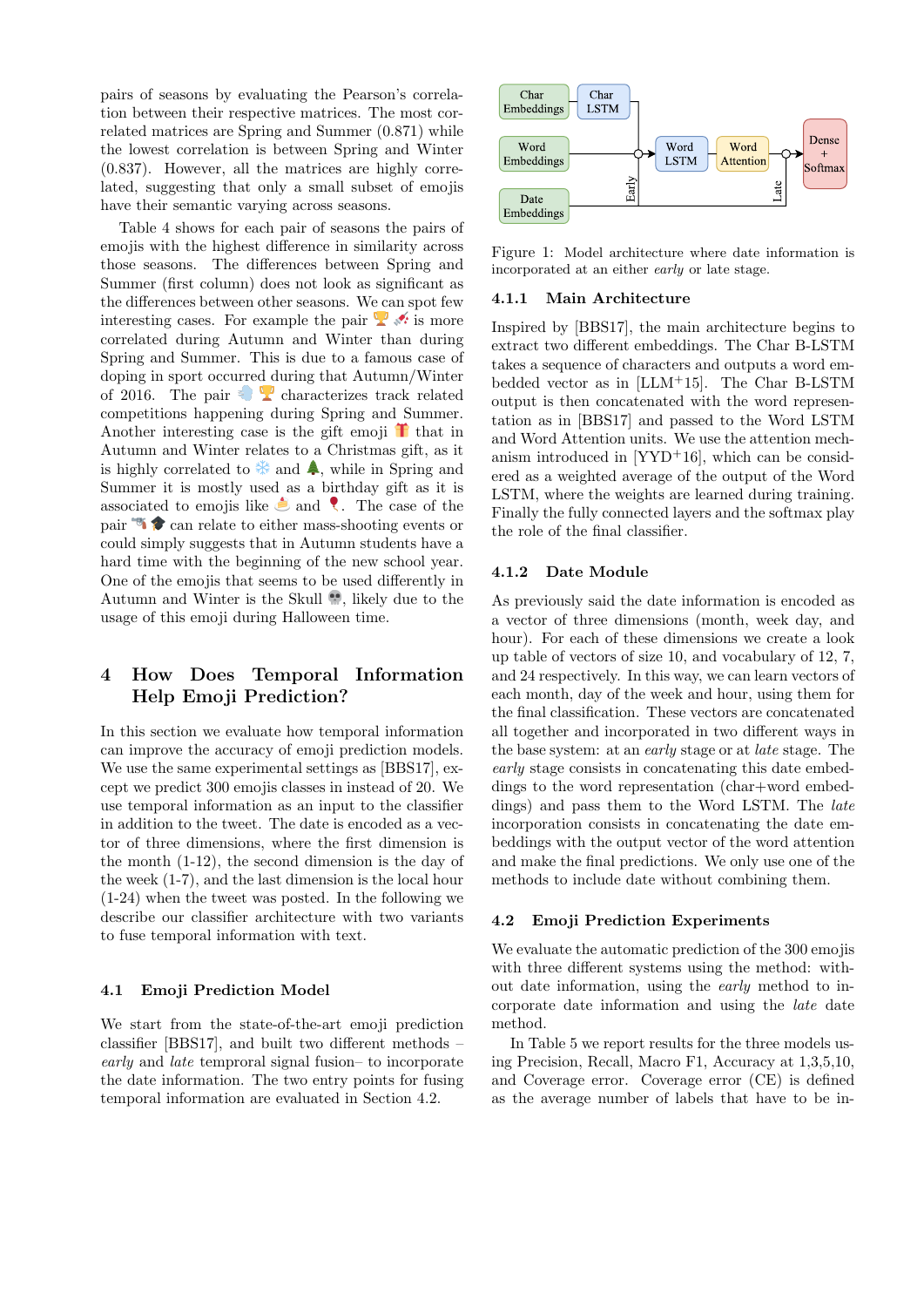|                   |      | Spring Summer |                 |                                   |      | Spring Autumn |                 |       |      | Spring Winter |           |                         |      | Summer Autumn |           |               | <b>Summer Winter</b> |      |                     |              | <b>Autumn Winter</b> |      |
|-------------------|------|---------------|-----------------|-----------------------------------|------|---------------|-----------------|-------|------|---------------|-----------|-------------------------|------|---------------|-----------|---------------|----------------------|------|---------------------|--------------|----------------------|------|
| $z^2$             | 0.03 | 0.41          |                 | 4 芾                               | 0.11 | 0.67          |                 | $A$ T | 0.11 | 0.75          |           | 4 芾                     | 0.2  | 0.67          |           | <b>A 11</b>   | 0.2                  | 0.75 | $\bullet$ $\bullet$ |              | 0.45                 | 0.03 |
|                   |      |               |                 |                                   |      |               |                 |       |      |               |           |                         |      |               |           |               |                      |      |                     |              |                      |      |
| $\epsilon_{z}$    | 0.47 | 0.13          |                 | $\mathbf{P}$ , where $\mathbf{P}$ | 0.31 | 0.7           |                 |       | 0.12 | 0.56          | မ         |                         | 0.1  | 0.45          |           | € 7           | 0.73                 | 0.32 | 22 题                |              | 0.66                 | 0.3  |
| 暮。                | 0.23 | 0.55          | ⋇               | Ŧ                                 | 0.12 | 0.5           |                 | 答案    | 0.7  | 0.27          | Ŧ.        | $\mathcal{L}$           | 0.89 | 0.55          | ▇         | Ø             | 0.12                 | 0.51 | v                   | œ            | 0.09                 | 0.42 |
|                   | 0.5  | 0.18          | $\Theta$ (      |                                   | 0.07 | 0.45          |                 | €?    | 0.73 | 0.32          |           | 光神                      | 0.37 | 0.66          |           | 笑き            | 0.56                 | 0.16 |                     |              | 0.05                 | 0.37 |
| ₹                 | 0.2  | 0.51          |                 | 好き                                | 0.3  | 0.66          | А.              |       | 0.85 | 0.45          | $\bullet$ | 每                       | 0.21 | 0.51          | Ψ         | $\mathcal{L}$ | 0.23                 | 0.61 | ♥                   | - I          | 0.16                 | 0.48 |
| а Л               | 0.14 | 0.45          |                 | $\blacktriangleright$             | 0.46 | 0.08          |                 | 出去    | 0.67 | 0.27          |           | 西合                      | 0.17 | 0.46          |           | 為聖            | 0.66                 | 0.27 | W O                 |              | 0.21                 | 0.52 |
| WE                | 0.46 | 0.15          | ■ 》             | ⊕                                 | 0.23 | 0.58          | ₩               | m     | 0.3  | 0.66          |           | $\boldsymbol{\sigma}$ e | 0.09 | 0.37          |           |               | 0.51                 | 0.14 | e.                  | ₫.           | 0.09                 | 0.4  |
| Y<br>as.          | 0.29 | 0.59          |                 | $z^z$                             | 0.03 | 0.37          |                 | 公司    | 0.53 | 0.16          | ッ         | 8                       | 0.15 | 0.43          |           | ₩▲            | 0.34                 | 0.69 | S S                 |              | 0.58                 | 0.28 |
| $\mathbf{G}$<br>✦ | 0.17 | 0.46          |                 | $\mathbb{G}$ $\spadesuit$         | 0.27 | 0.59          | <b>THE REAL</b> | ÷     | 0.66 | 0.3           |           | ி அ                     | 0.23 | 0.59          | $\bullet$ | Æ             | 0.26                 | 0.59 | æ,                  | $\mathbf{e}$ | 0.17                 | 0.47 |
| $\frac{z^2}{z^2}$ | 0.07 | 0.36          | ≞               | ę                                 | 0.28 | 0.57          |                 | 鼻果    | 0.21 | 0.53          | 暮し        | D                       | 0.55 | 0.22          |           | ♥ !           | 0.15                 | 0.48 | ₩                   | 爸            | 0.18                 | 0.48 |
| E                 | 0.48 | 0.76          | ٣W              | $\Rightarrow$                     | 0.66 | 0.34          |                 | ⋇▲    | 0.37 | 0.69          |           | <b>合 9</b>              | 0.49 | 0.2           | e.        | G             | 0.37                 | 0.69 |                     | а Л          | 0.4                  | 0.11 |
| $\Rightarrow$     | 0.35 | 0.38          |                 | 鼻降                                | 0.85 | 0.53          | $\bullet$       |       | 0.27 | 0.59          | ■ 》       | $\bigoplus$             | 0.29 | 0.58          | ۹         |               | 0.67                 | 0.32 | $\bullet$           | $\bullet$    | 0.06                 | 0.35 |
| ☎.                | 0.29 | 0.31          | $\bullet$       | 疊                                 | 0.23 | 0.51          |                 | O A   | 0.16 | 0.48          | Ψ         | $\mathcal{L}$           | 0.23 | 0.7           | ₩         | Ŧ             | 0.34                 | 0.66 | 山地                  |              | 0.55                 | 0.27 |
| Ý<br>×            | 0.21 | 0.23          | $\overline{\$}$ | $\mathcal{L}_{\text{in}}$         | 0.15 | 0.43          |                 | ★ =   | 0.69 | 0.34          |           | 10.52                   | 0.42 | 0.38          |           | а Л           | 0.45                 | 0.11 | 20                  |              | 0.22                 | 0.51 |

Table 4: Similarity-matrix results for every combination of two seasons. We show the pairs of emojis with biggest difference among their season specific similarity values.

Table 5: Results for the three models: whitout date  $(W/O)$ , *Early* date fudion, and *Late* date fusion. Preci-<br>sion Becall E1 accuracy of 1.5, 10, and Causas France

|                                                                                                                | sion, Recall, F1, accuracy at 1, 5, 10, and Coverage Error. |  |  |  |  |                                  |  |  |  |  |  |  |  |  |
|----------------------------------------------------------------------------------------------------------------|-------------------------------------------------------------|--|--|--|--|----------------------------------|--|--|--|--|--|--|--|--|
|                                                                                                                |                                                             |  |  |  |  | $R$   F1   a@1   a@5   a@10   CE |  |  |  |  |  |  |  |  |
| $\sqrt{\text{W/O}$ 21.97 23.22 21.89 23.13 38.22 45.70 44.29                                                   |                                                             |  |  |  |  |                                  |  |  |  |  |  |  |  |  |
| $\sqrt{ \text{Early} }22.10\sqrt{23.43\sqrt{22.06\sqrt{23.33}}\sqrt{38.55\sqrt{46.29\sqrt{25.5}}}}$            |                                                             |  |  |  |  |                                  |  |  |  |  |  |  |  |  |
| Late $\vert$ 21.83 $\vert$ 23.00 $\vert$ 21.63 $\vert$ 22.91 $\vert$ 37.85 $\vert$ 45.62 $\vert$ 43.91 $\vert$ |                                                             |  |  |  |  |                                  |  |  |  |  |  |  |  |  |

Table 6: Single emoji F1 when using Early date information, compared to the model without date information (i.e. W/O). We show the emojis with the biggest improvement. The Late fusion model variant is not incorporated as it produces worst performances (see Table 5).

| $  W/O   0.54   0.4   0.15   0.34   0.40   0.4   0.22   0.19   0.30   0.31  $                                                                                      |  |  |  |  |  |
|--------------------------------------------------------------------------------------------------------------------------------------------------------------------|--|--|--|--|--|
| Early $\vert 0.63 \vert 0.11 \vert 0.22 \vert 0.41 \vert 0.47 \vert 0.10 \vert 0.27 \vert 0.24 \vert 0.35 \vert 0.36 \vert$                                        |  |  |  |  |  |
| $\mathbb{E}_{\text{mo} \setminus \mathbf{I}}$ $\mathbb{A}$ $\mathbb{A}$ $\mathbb{S}$ $\mathbb{R}$ $\mathbb{R}$ $\mathbb{B}$ $\mathbb{C}$ $\mathbb{P}$ $\mathbb{R}$ |  |  |  |  |  |
|                                                                                                                                                                    |  |  |  |  |  |
| $  W/O   0.44   0.30   0.36   0.50   0.10   0.12   0.15   0.18   0.22   0.11  $                                                                                    |  |  |  |  |  |

cluded in the final prediction such that all true labels are predicted.

From the results we can see that the best system is the model with early incorporation of the date as it outperforms all the other models. The late date method is the worst system, even if it seems to create better prediction distributions than the without date system, since the CE is lower. In Table 6 we report the emojis with higher gain in F1, from without date and early date, to understand the emojis that depend most on the time information. Among all of the emojis we can see emojis that clearly depend on the month (St. Patrick day, Summer) or the hour (sunrise, moon).

### 5 Conclusions

In the best of our knowledge, this is the first study to investigate if and how temporal information affects the interpretation and prediction of emojis. We studied whether the semantics of emojis change over different seasons, comparing emoji embeddings trained on a corpus of different seasons (Spring, Summer, Autumn, Winter) and show that some emojis are used differently depending on the time of the year, for example  $\clubsuit$ ,  $\spadesuit$ , and  $\spadesuit$ . Moreover, we proposed a method to take in account the date information for emoji prediction systems, slightly improving the state-of-the-art. We show that, using the date information, the accuracy of some emojis can be improved. Some of them are clearly time dependent (e.g.,  $\bullet$ ,  $\bullet$ ). Others are not directly associated to time but time information helps to predict them ( $\mathbf{\bullet}, \mathbf{\blacktriangledown},$  and  $\mathbf{\blacktriangledown}$ ).

In the future we plan to study the semantics of emojis over the day (morning/night) or over the week (weekdays/weekend) and improve the date information modules, trying the two methods we proposed together (early+late).

# Acknowledgments

Part of this work was done when Francesco B. interned at Snap Inc. Francesco B. and Horacio S. acknowledge support from the TUNER project (TIN2015-65308- C5-5-R, MINECO/FEDER, UE) and the Maria de Maeztu Units of Excellence Programme (MDM-2015- 0502).